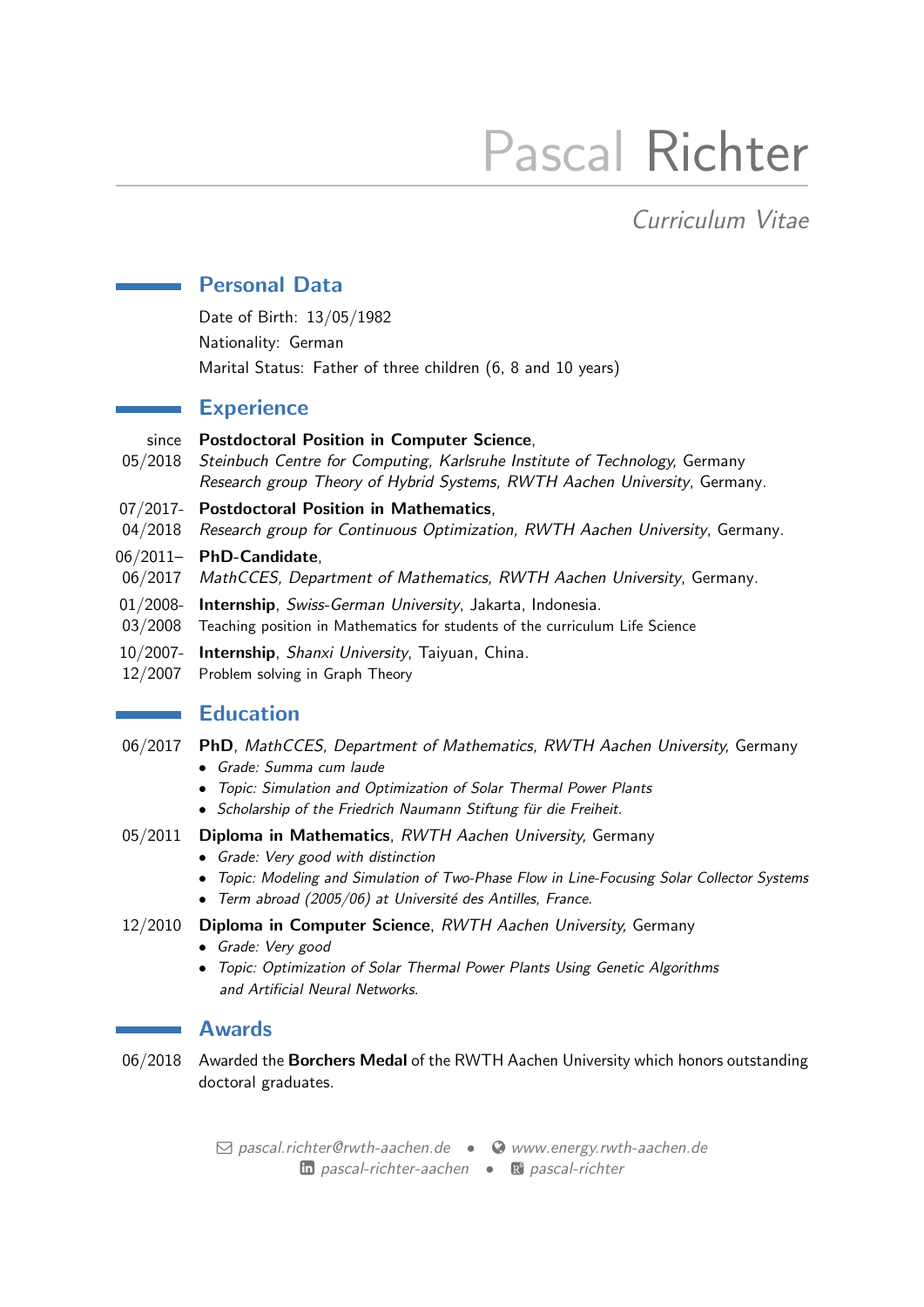- 09/2012 Best Presentation Award at the annual meeting of the German Mathematical Society (DMV) in Saarbrücken, Germany.
- 06/2012 Awarded the Springorum Medal of the RWTH Aachen University which honors outstanding graduates.

## **Research Grants**

#### 06/2019– Open Project Funding,

- 10/2019 Research grant of State Key Laboratory of Industrial Control Technology for research visits at Zhejiang University in Hangzhou, China, 6000  $\in$ .
- 07/2012- PhD Scholarship,
- 06/2017 Scholarship of Friedrich Naumann Stiftung für die Freiheit, four years a 75% position at University.

## **Research Funding**

# 10/2019– BMWi funded Third-Party Research Project,

- 10/2021 Funding: Federal Ministry for Economic Affairs and Energy (BMWi) via ZIM
	- Topic: Digitalization of Climate Control in Buildings Using Artificial Intelligence (DEOKI)
	- Research partners: MeteoViva GmbH
	- Duration: Two years, own funding of  $128000 \in$ .

#### 11/2017– DFG funded Seed Fund Project,

- 10/2018 Funding: DFG via RWTH Aachen Excellence Cluster
	- Topic: Optimal Control in Solar Thermal Power Plants
		- Duration: One year, own funding of 30000  $\epsilon$ .

## 11/2017– DFG funded Seed Fund Project,

- 10/2018 Funding: DFG via RWTH Aachen Excellence Cluster
	- Topic: Optimal Robust Aiming Strategies in Solar Tower Power Plants
	- Duration: One year, own funding of 30000  $\epsilon$ .

#### 10/2016– DFG funded Seed Fund Project,

- 09/2017 Funding: DFG via RWTH Aachen Excellence Cluster
	- Topic: Simulation and Control of Direct Steam Generating Solar Thermal Power Plants
	- Duration: One year, own funding of 30000  $\in$ .

#### 01/2015– DFG funded Seed Fund Project,

- 12/2015 Funding: DFG via RWTH Aachen Excellence Cluster
	- Topic: Modeling and Optimization of Offshore Wind Farms
	- Duration: One year, own funding of 30 000  $\in$ .

#### 04/2015– BMWi funded Third-Party Research Project,

- 03/2018 Funding: Federal Ministry for Economic Affairs and Energy (BMWi) via Solar-ERA.NET
	- Topic: Optimal Heliostat Fields for Solar Tower Power Plants (SolFieOpt)
		- Research partners: TSK Flagsol, University of Seville
		- Duration: Three years, own funding of 260000  $\in$ .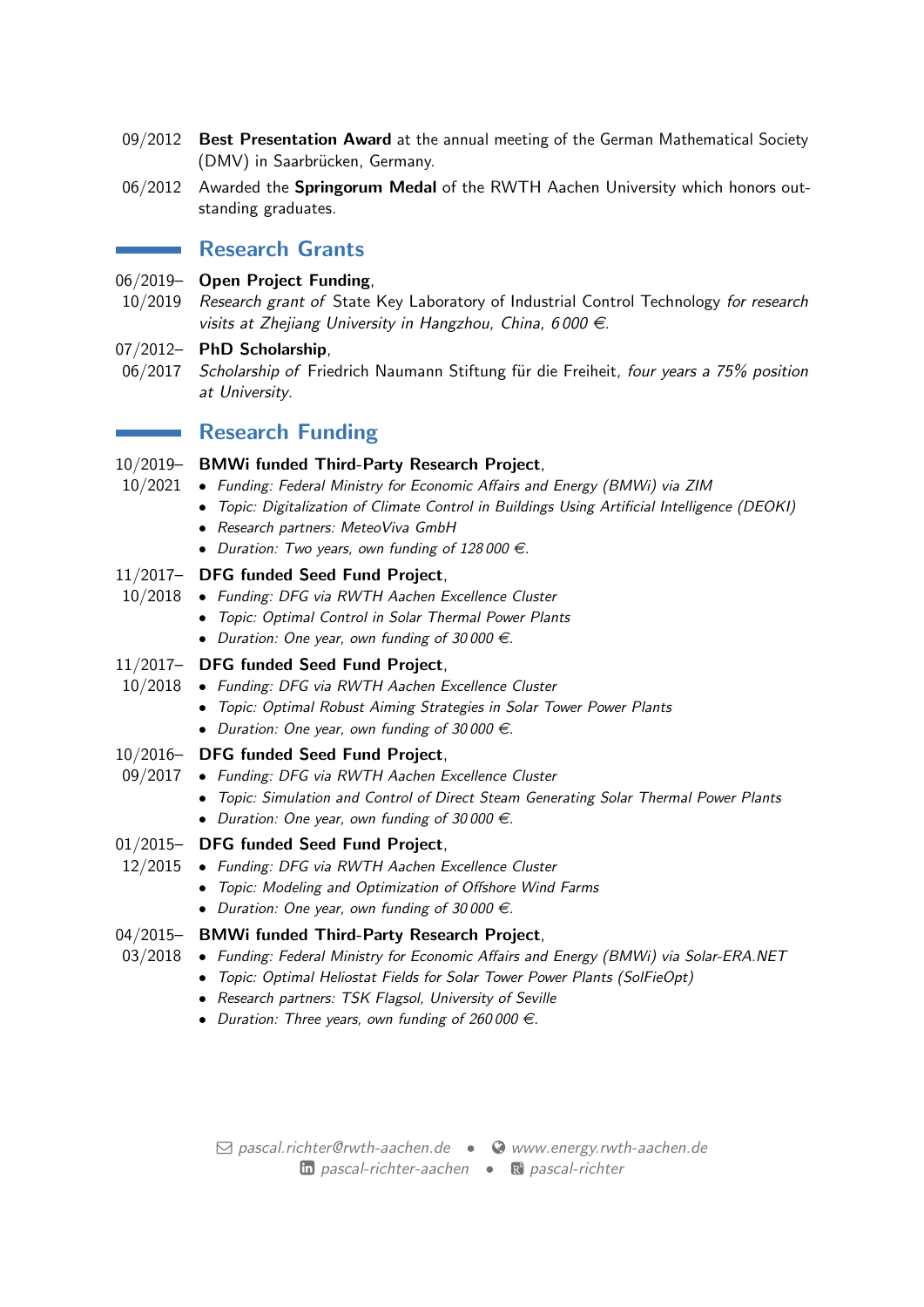## **Teaching Activities**

#### Teaching Assignments

#### since Teaching Assistant for Seminars & Labs

- 2012 Supervisor for 59 seminars, project works and labs (each with 3 to 12 students) RWTH Aachen University, Germany
- 2012– Teaching Assistant for Lectures
- 2017 Supervisor for CES students in classes Mathematics 1 to 5. RWTH Aachen University, Germany
- 2012– Teaching Assistant for Edulabs
- 2018 Supervisor for several high school classes (each with 24 high school students) RWTH Aachen University, Germany

#### Master's Thesis Advisor at RWTH Aachen University, Germany

- 2021 C. von Oy, Optimal Scheduling of Renewable Energy Consumption Considering Uncertainties
- 2021 L. Aldenhoff, Accelerated Raytracer for Central Receiver using GPUs
- 2021 V. Panichkin, Augmented reality for the visualization of wind farms
- 2021 M. Thelen, Quantification of Uncertainties and Determination of Sensitivities for Biogeochemical Ocean Simulations
- 2020 S. Bender, Resource Optimized Scheduling of Scientific Simulations on CPU and GPU Computing Platforms
- 2020 L. Vollmann, Evolutionary Optimization of Wind Farm and Heliostat Layouts
- 2020 N. von Stein, Nowcasting of Cloud Shadows using Neural Networks
- 2019 S. Coumbassa, Optimal Storage Strategy for Solar Tower Power Plants
- 2019 M. Maghnie, Simulation and Layout Optimization of Offshore Wind Farms
- 2019 A. Sachtie, Predictive Control of the Flow in Networks of Tubes in Solar Thermal Power Plants
- 2018 L. Franke, Simulation and Optimization of Solar Tower Power Plants
- 2017 L. Netz, Analysis on Discretization of Gene Parameters in Evolutionary Algorithms
- 2017 G. Heiming, Development of a Techno-Economic Mdel for Solar Tower Power Plants
- 2017 P. Luckner, Optical and Electrical Simulation of Solar Cells
- 2017 M. K. Lal, Solar Tower Heliostat Field Layout Optimization A Black-Box Optimizer, IIT Madras, India
- 2016 J. Wolters, Uncertainty Quantification Wind Farm Models
- 2016 L. Gerdes, Generation of Probabilistic Models for Solar Thermal Power Plants
- 2013 G. Jennessen, Optimierung eines Heliostatenfeldes unter Einsatz eines genetischen Algorithmus

#### Bachelor's Thesis Advisor at RWTH Aachen University, Germany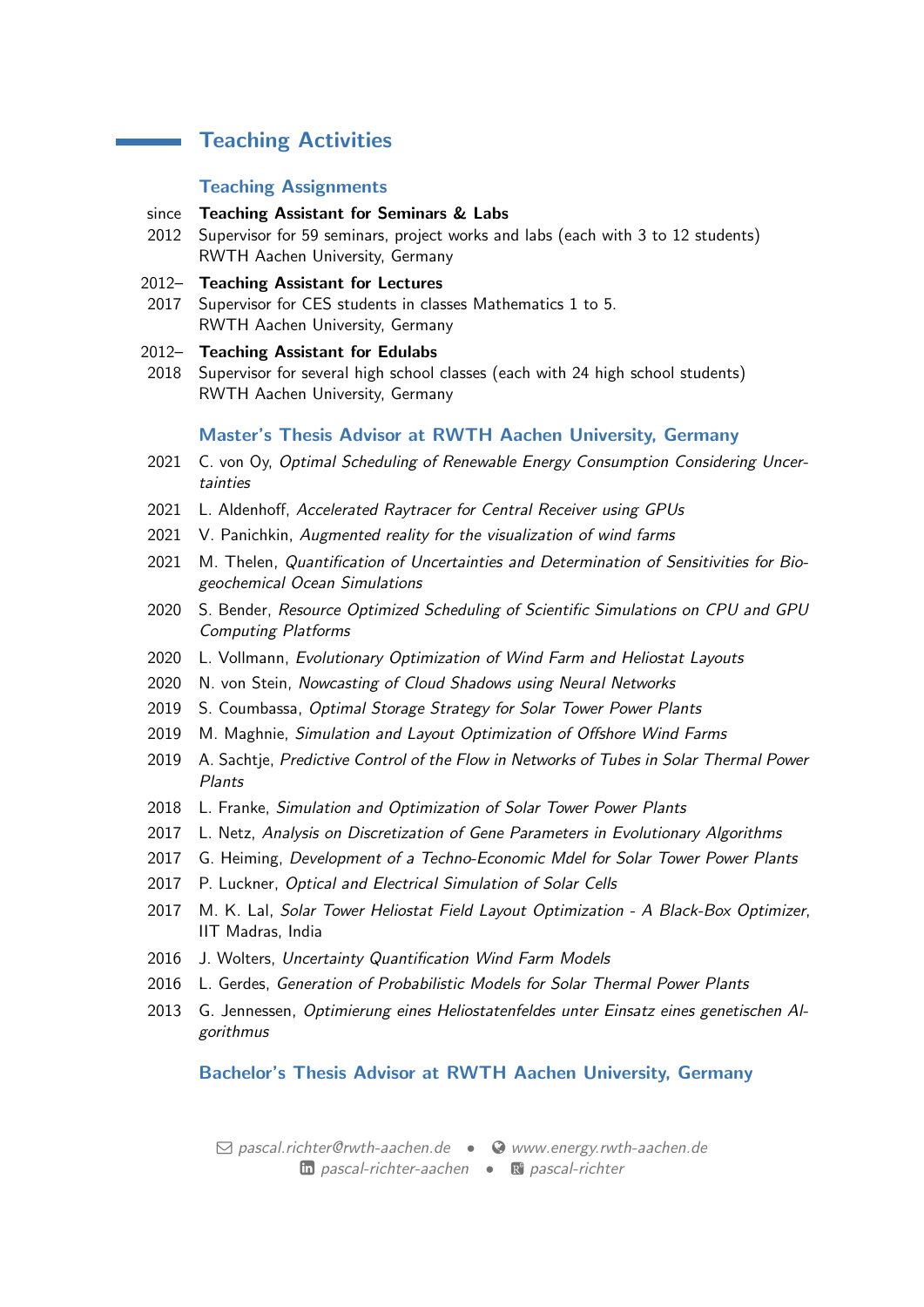- 2021 A. Herzog, Optimal Layout of Wind Farms with Different Hub Heights (under development)
- 2021 P. Chrestin, Augmented Reality for the Visualization of Wind Farms with Obstacle Detection (under development)
- 2021 M. Elgayar, Interactive Visualization of Shadow Cast for Wind Farms
- 2021 A. Timanov, Visualization of the noise propagation in wind farms
- 2021 L. Fischer, Multi-step layout optimization of heliostat fields in central receiver systems
- 2020 J. Germann, Optimal climate control in buildings using linear programming
- 2020 S. Klemp, Classification and prediction of thermodynamic value ranges based on geometrical building data
- 2020 F. Lockemann, Optimal control strategy for a virtual renewable power plant
- 2020 P. Schulz, 3D Visualization of OpenStreetMap GIS Data in WebGL
- 2020 Z. Gong, Optimal control of volume flow in parabolic trough solar thermal power plants
- 2020 Y. Lo, Multi-step layout optimization of wind turbines in offshore wind farms
- 2020 L. Heilmeyer, Modeling Noise of Wind Turbines
- 2020 N. Speetzen, Accelerated Aiming Strategy for Central Receiver Systems with Integer Linear Optimization Using Heuristics
- 2019 F. Hövelmann, Advanced Raytracer for Solar Tower Power Plants
- 2019 K. Yaneva, Optimized Control for Climate in Buildings Using Artificial Intelligence
- 2019 C. Schmidt Muniz, GPU Raytracer for Solar Tower Power Plants, Karlsruhe Institute of Technology, Germany
- 2017 J. Düstersiek, Uncertainty Quantification and Multi-Objective Optimization of Wind Farms
- 2018 M. Cherek, Control of the Temperature in a Network of Tubes of Solar Thermal Power Plants
- 2018 F. Kepp, Robust Optimization of Aiming Strategies of Heliostats in Solar Tower Power Plants
- 2018 T. von Platen, Optimal Cable Routing of Heliostats in Solar Tower Power Plants Using Integer Linear Programming
- 2018 G. Wicke, Optimization of Aiming Strategies for Heliostats in Solar-Thermal Power Plants
- 2017 F. Ossenbrink, Shortest Cable Routing of Heliostats in Solar Tower Power Plants
- 2017 R. Cakar, Uncertainty Quantification of Wind Farm Models
- 2017 J. Tinnes, Acceleration of Ray-Tracer Models for the Simulation of Solar Tower Power Plants with Real Weather Data
- 2016 P. Cremerius, Optimal Cable Layout for Offshore Wind Farms by Integer Linear Optimization
- 2016 J. Lust, Shortest Cable Routing in Offshore Wind Farms
- 2015 G. Heiming, Modeling and Simulation of Offshore Wind Farms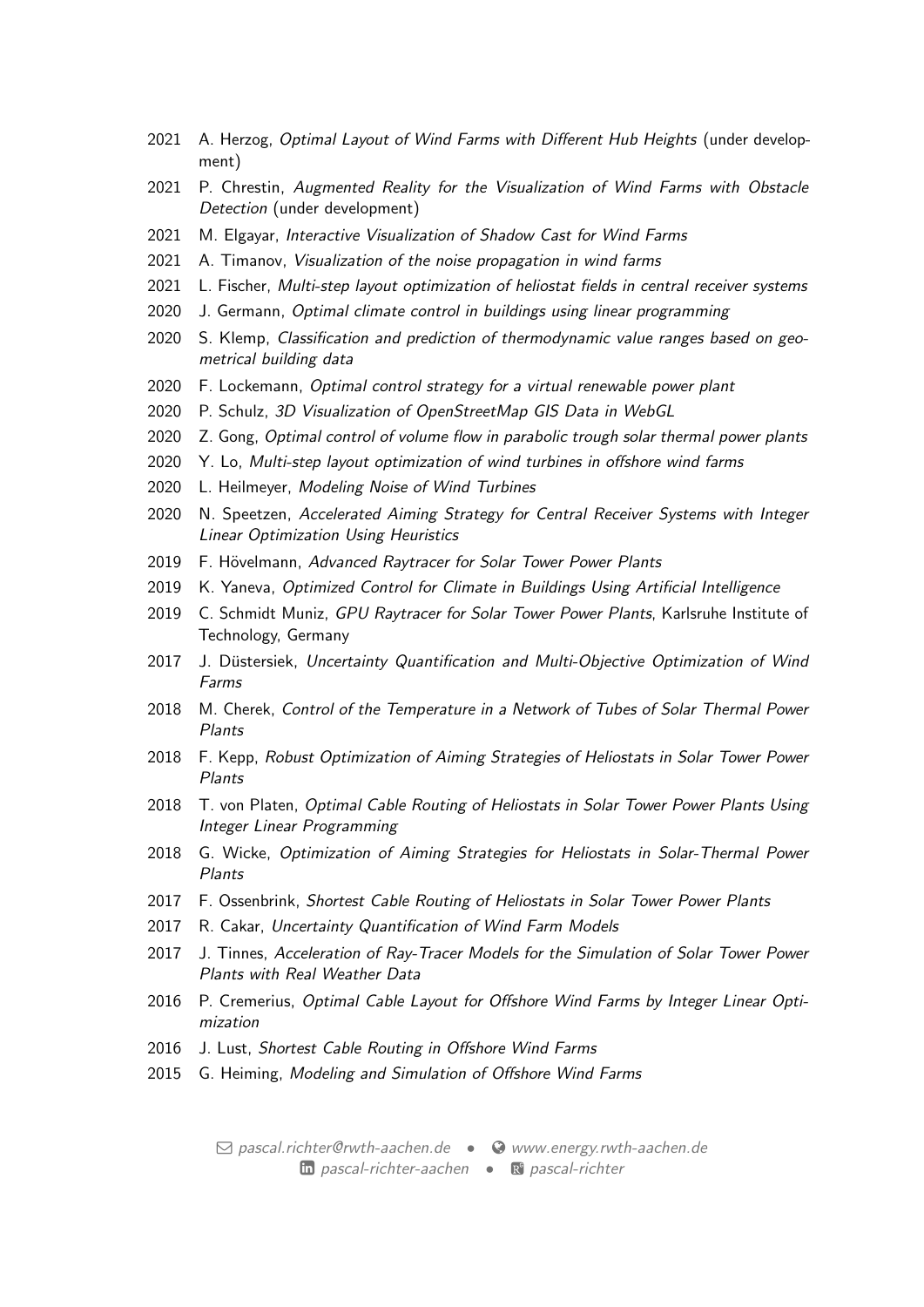## List of Publications

#### Patents

**Contract Contract Contract** 

1 EP 211 94 352.7: Verfahren und System zur Steuerung von Lasten in einem Gebäude, September 1, 2021.

#### Peer-reviewed original articles

- 1 S. Klemp, A. Abida, P. Richter; A method and Analysis of Predicting Building Material U-Value Ranges Through Geometrical Pattern Clustering. Journal of Building Engineering, 44 (2021): 103243. DOI:10.1016/j.jobe.2021.103243.
- 2 N. Speetzen, P. Richter; Dynamic Aiming Strategy for Central Receiver Systems. Journal of Renewable Energy, 180 (2021): 55–67. DOI:10.1016/j.renene.2021.08.060.
- 3 P. Richter, T. Trimborn, L. Aldenhoff; Predictive Storage Strategy for Optimal Design of Hybrid CSP-PV Plants With Immersion Heater. Journal of Solar Energy, 218 (2021): 237–250. DOI:10.1016/j.solener.2020.11.005.
- 4 P. Richter, J. Tinnes, L. Aldenhoff; Accurate Approximation Method for the Annual Simulation of Solar Central Receiver Systems Using Celestial Coordinate System. Journal of Solar Energy, 213 (2021): 328–338. DOI:0.1016/j.solener.2020.10.087.
- 5 S. Kuhnke, P. Richter, F. Kepp, J. Cumpston, A. Koster, C. Büsing; Robust Optimal Aiming Strategies in Concentrated Solar Tower Power Plants. Journal of Renewable Energy, 152 (2020), 198–207. DOI:0.1016/j.renene.2019.11.118.
- 6 M. Frank, P. Richter, C. Roeckerath, S. Schönbrodt; Wie funktioniert eigentlich GPS? Ein computergestützter Modellierungsworkshop, In: Digitale Werkzeuge, Simulationen und mathematisches Modellieren. Springer Spektrum, Wiesbaden, (2018): 137-163. DOI:10.1007/978-3-658-21940-6\_7.
- 7 S. Müller, M. Hantke, P. Richter; Closure Conditions for Non-Equilibrium Multi-Component Models. Continuum Mechanics and Thermodynamics, 28.4 (2016): 1157- 1189. DOI:10.1007/s00161-015-0468-8.

#### Peer-reviewed conference contributions

- 1 L. Aldenhoff, P. Richter; Accelerating Raytracers for Central Receiver Systems using a GPU. AIP Conference Proceedings, AIP Publishing (2021). [Accepted]
- 2 P. Richter, F. Hövelmann; Computationally Fast Analytical Ray-Tracer for Central Receiver Systems. AIP Conference Proceedings, AIP Publishing (2020). [Accepted]
- 3 P. Richter, N. Speetzen; Accelerated Aiming Strategy in Central Receiver Systems Using Integer Linear Programming. AIP Conference Proceedings, AIP Publishing (2020). [Accepted]
- 4 T. Reuscher, L. Pyta, T. Konrad, P. Richter, D. Abel; Proper Orthogonal Decomposition and Bilinear Lyapunov Control of Parabolic Trough Collectors. 27th Mediterranean Conference on Control and Automation. IEEE (2019), 439–444. DOI:10.1109/MED.2019.8798520.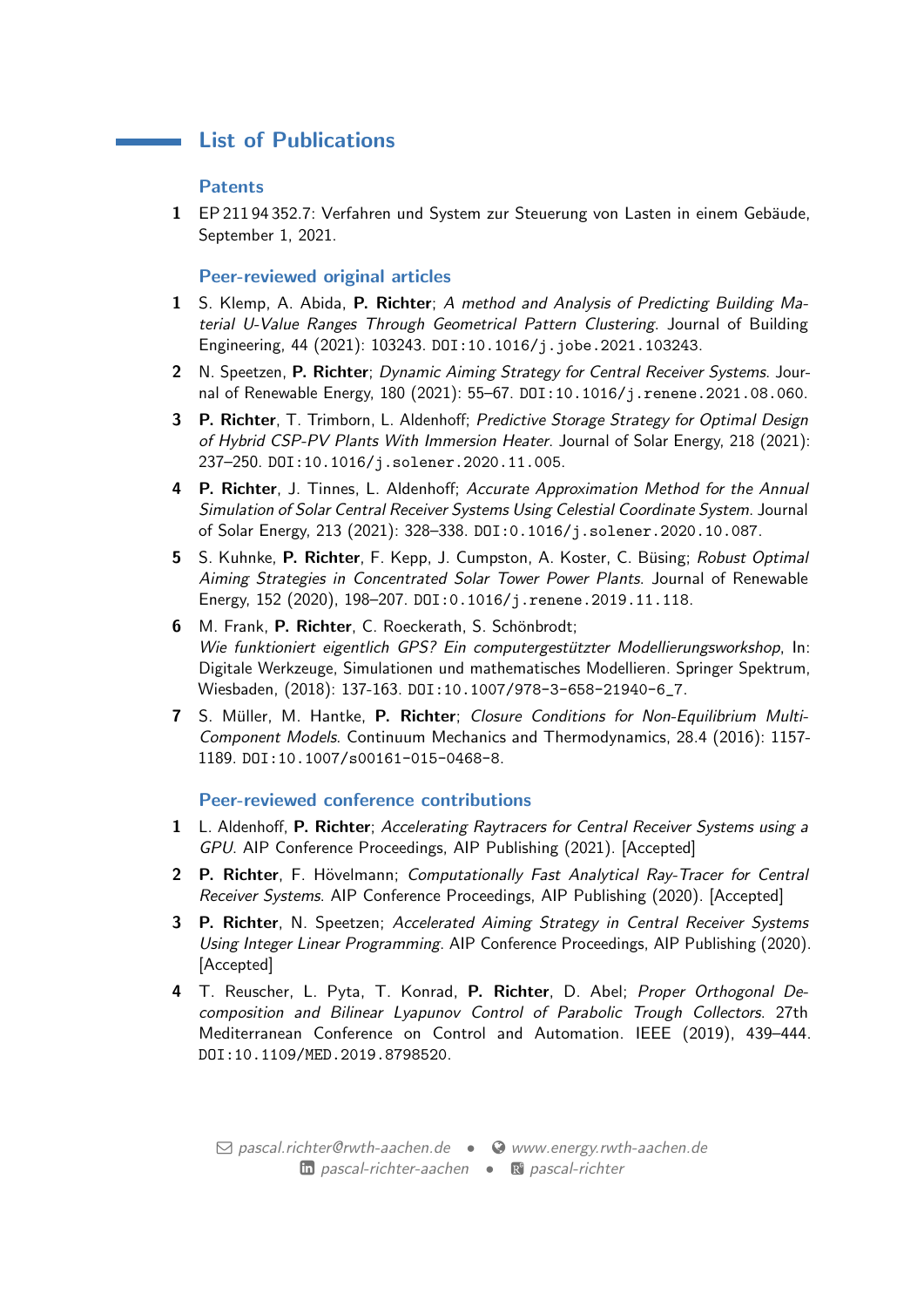- 5 P. Richter, F. Kepp, C. Büsing, S. Kuhnke; Optimization of Robust Aiming Strategies in Solar Tower Power Plants. AIP Conference Proceedings, AIP Publishing (2018). DOI:10.1063/1.5117557.
- 6 P. Richter, J. Tinnes, P. Schwarzbözl, A. Rong, M. Frank; Efficient Ray-Tracing with Real Weather Data. SolarPACES Conference 2017, AIP Conference Proceedings (Vol. 2033, No. 1, pp. 210014). AIP Publishing (2017). DOI:10.1063/1.5067216
- 7 P. Richter, G. Heiming, N. Lukas, M. Frank; SunFlower: A New Solar Tower Simulation Method for Use in Field Layout Optimization. SolarPACES Conference 2018, AIP Conference Proceedings (Vol. 2033, No. 1, p. 210015). AIP Publishing (2017). DOI:0.1063/1.5067217.
- 8 P. Richter, D. Laukamp, L. Gerdes, M. Frank, E. Ábrahám; Heliostat Field Layout Optimization with Evolutionary Algorithms. 2nd Global Conference on Artificial Intelligence (GCAI), EPiC Series in Computing (Vol. 41, pp. 240-252). EasyChair (2016). DOI:10.29007/7p6t.
- 9 C. A. Domínguez-Bravo, S. J. Bode, G. Heiming, P. Richter, E. Carrizosa, E. Fernández-Cara, M. Frank, P. Gauché; Field-Design Optimization With Triangular Heliostat Pods. SolarPACES Conference 2016, AIP Conference Proceedings (Vol. 1734, No. 1, pp. 070006). AIP Publishing, (2016). DOI:10.1063/1.4949153.
- 10 P. Richter, M. Frank, E. Abrahám; Multi-objective Optimization of Solar Tower Power Plants. 18th European Conference on Mathematics for Industry (ECMI), Progress in Industrial Mathematics (Vol. 22, pp. 771-778). Springer (2014). DOI:10.1007/978-3- 319-23413-7\_107.
- 11 P. Richter, E. Ábrahám, G, Morin; Optimisation of Concentrating Solar Thermal Power Plants with Neural Networks. 10th International Conference on Adaptive and Natural Computing Algorithms (ICANNGA), LNCS (Vol. 6593, pp. 190-199). Springer (2013). DOI:10.1007/978-3-642-20282-7\_20.
- 12 G. Morin, P. Richter, P. Nitz; New Method and Software for Multi-Variable Techno-Economic Design Optimisation of Parabolic Trough Power Plants Proceedings of the 16th SolarPACES International Conference (2010).

## Graduation works

#### PhD Thesis

Simulation and Optimization of Solar Thermal Power Plants (2017). Supervisor: Prof. M. Frank (RWTH Aachen University)

## Diploma Theses

Modeling and Simulation of Two-Phase Flow in Line-Focusing Solar Collector Systems (2011). Diploma thesis in Mathematics. Supervisor: Prof. M. Frank (RWTH Aachen University)